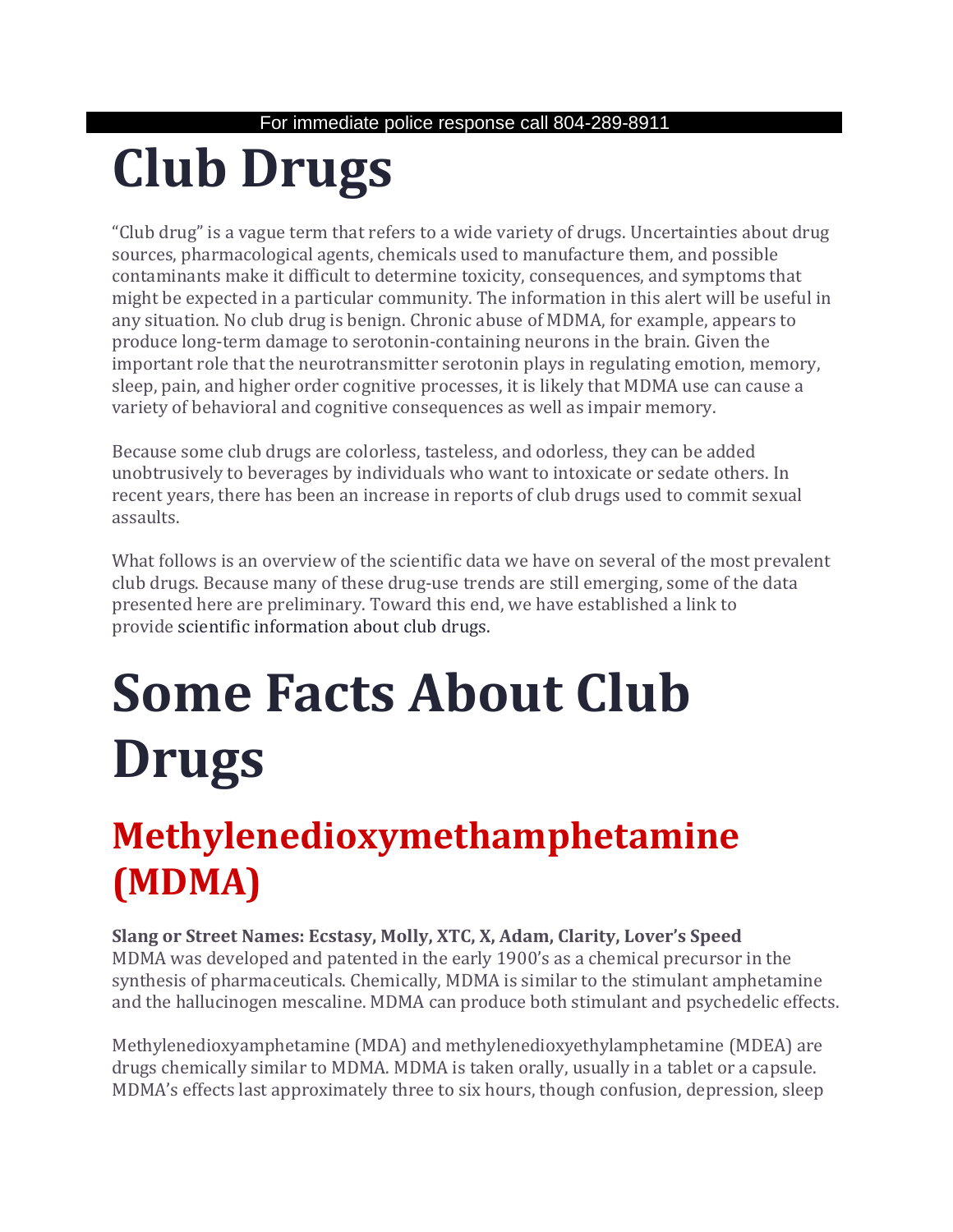problems, anxiety, and paranoia have been reported to occur even weeks after the drug is taken. MDMA can produce a significant increase in heart rate and blood pressure and a sense of alertness like that associated with amphetamine use.

The stimulant effects of MDMA, which enable users to dance for extended periods, may also lead to dehydration, hypertension, and heart or kidney failure. MDMA can be extremely dangerous in high doses. It can cause a marked increase in body temperature (malignant hyperthermia), leading to the muscle breakdown and kidney and cardiovascular system failure reported in some fatal cases at raves. MDMA use may also lead to heart attacks, strokes, and seizures in some users.

MDMA is neurotoxic. Chronic use of MDMA was found, first in laboratory animals and more recently in humans, to produce long-lasting, perhaps permanent, damage to the neurons that release serotonin, and consequent memory impairment.

\*MDMA use has been reported across the country: Cities in which MDMA use has been reported include Chicago, Denver, Miami, Atlanta, New Orleans, San Francisco, Austin, Seattle, Boston, Detroit, New York, St. Louis, Dallas, and Washington, D.C

# **Rohypnol Fact Sheet**

#### **Street names for Rohypnol include: Roofies, Roche, Rope, Ruffies, R-2, Roaches, Rib, Forget-Me Pill, and Mexican Valium.**

Rohypnol® (flunitrazepam) is the brand name of a sleeping pill prescribed for insomnia in Mexico, South America, Europe, and Asia. It has NOT been approved for use by the U.S. Food and Drug Administration but this has not stopped its distribution in the United States. Rohypnol belongs to the family of medications called benzodiazepines which includes Valium®, Librium®, and Xanax®.

Rohypnol is being called the "Date Rape Drug" or the "Quaalude of the '90s" because it is the newest drug to be abused by adding it to alcohol. When combined with alcohol, marijuana, cocaine or other drugs, it can provide a rapid and dramatic "high." Even if used by itself, Rohypnol's effects are very similar to intoxication.

### **What effects does it have on the body?**

Rohypnol has been prescribed as an effective sleeping pill and is also used as a sedative and preanesthetic medication in some countries. Rohypnol is tasteless and odorless, and it dissolves easily in carbonated beverages. Rohypnol is usually taken orally, although there are reports that it can be ground up and snorted. The effects of flunitrazepam are fairly long-acting. The sedative and toxic effects of Rohypnol are aggravated by concurrent use of alcohol. The drug's effects begin within 30 minutes, peak within two hours, and may persist for up to eight hours or more, depending upon the dosage. A single dose of Rohypnol, as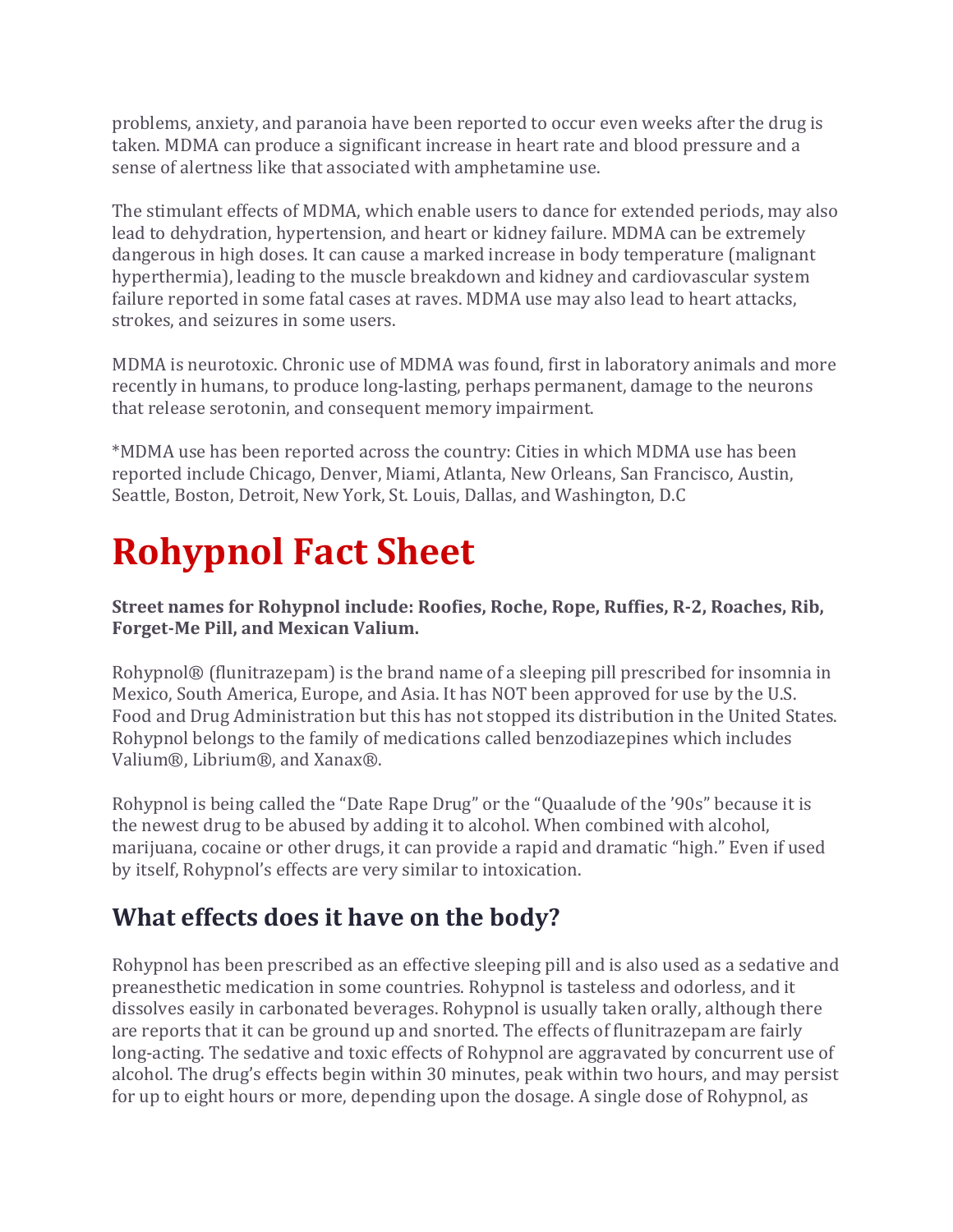small as 1 mg., can produce effects for 8-12 hours after ingestion. When combined with alcohol or other drugs, Rohypnol can impair judgment and motor skills and cause memory loss or blackouts (lasting 8 to 24 hours after ingestion). Loss of inhibition can also occur, with or without alcohol. A person under the influence of Rohypnol can appear to be drunk and uncoordinated, with bloodshot eyes and slurred speech. Sedation can occur as soon as 20 minutes after ingestion. The drug's effects will peak within two hours and may persist for up to eight hours or more, depending on the dosage. Other adverse effects associated with flunitrazepam include visual disturbances, drowsiness, confusion, decreased blood pressure, memory impairment, gastrointestinal disturbances, and urinary retention. When mixed with alcohol, Rohypnol may cause respiratory depression, aspiration, or even death. Although classified as a depressant, Rohypnol can rarely induce excitability or aggressive behavior. The drug can cause profound "anterograde amnesia"; that is, individuals may not remember events they experienced while under the effects of the drug. This may be why one of the street names for Rohypnol is "the Forget-Me Pill."

Reports of abuse on many college campuses include stories of women waking up naked in unfamiliar surroundings with no memory of the preceding hours. They may have been sexually assaulted without any memory of what took place. It is important to note that sexual assault or abuse of Rohypnol is not gender-biased. Although most cases are reported by females, this drug has the same effect on males. Both males and females have the right to seek treatment after sexual assault and/or suspected Rohypnol abuse.

### **What does Rohypnol look like?**

This drug is shipped in bubble packaging or blister packs that appear very similar to aspirin. The tablets are typically white in color, although counterfeit products have appeared in brownish-pink tint. Rohypnol tablets are single or cross-scored on one side with "ROCHE" and "1" or "2" encircled on the other. When dissolved in alcohol, soft drinks, water, or any other liquid, the drug is colorless, odorless, and tasteless (although some report that it has a slightly bitter taste when mixed with alcohol).

### **Is there a drug test for Rohypnol?**

YES. A urine test can detect the presence of Rohypnol up to 60 hours after ingestion. Rohypnol can be more difficult to detect than similar drugs because it is in low concentrations and is cleared quickly by the body.

### **Are there other drugs that are being abused like Rohypnol?**

YES. People have been "spiking" drinks for decades with legal or illegal substances. Although Rohypnol is getting the most recent attention, reports of GHB (Gamma Hydroxy Butyrate) have also been increasing. GHB is found naturally in the body but the synthetic product created in the 1980's was purchased by body builders (over-the-counter) as an anabolic steroid alternative. When combined with alcohol it results in an effect similar to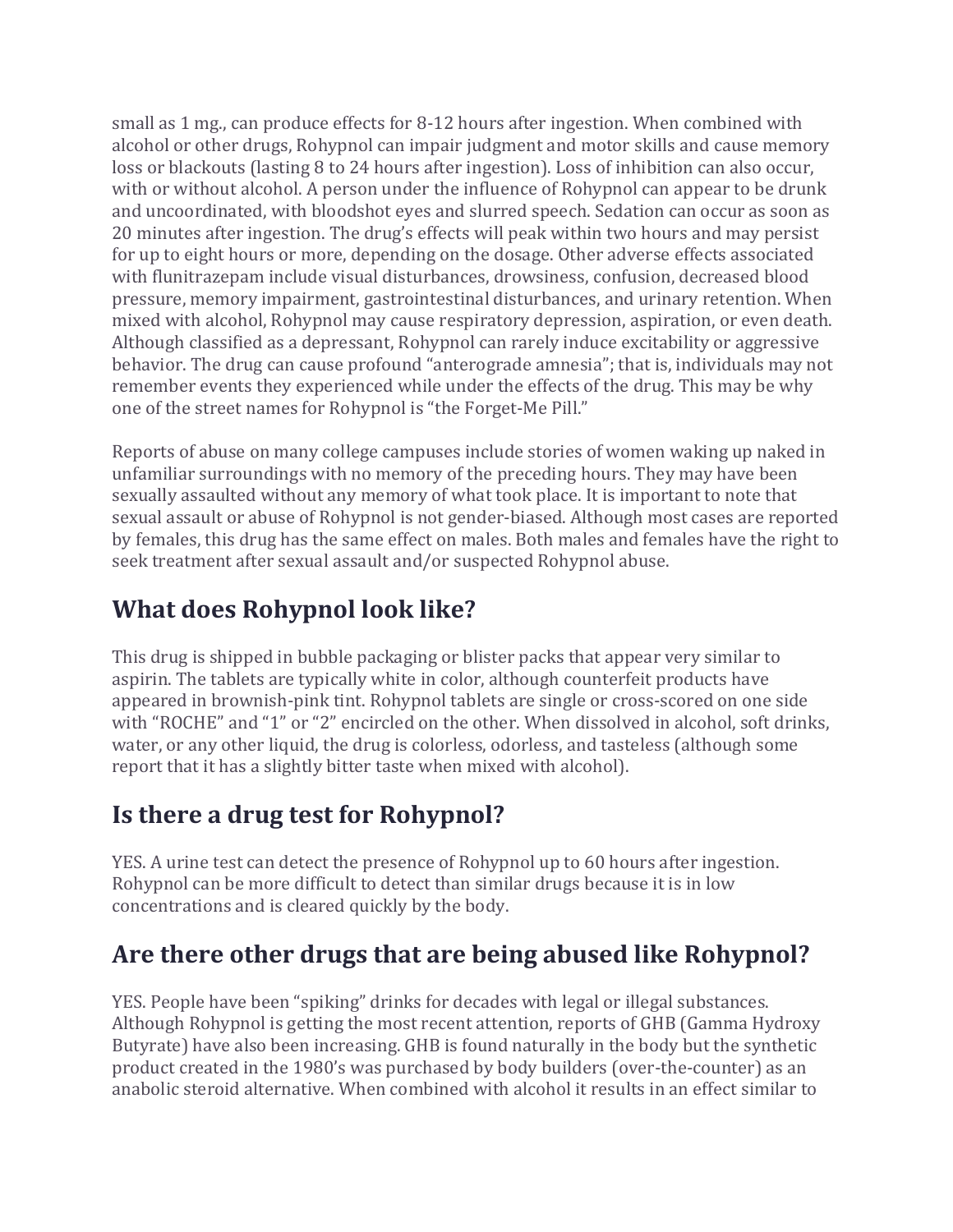Rohypnol's. GHB is not approved for use in the U.S. and has been banned from over-thecounter sales by the FDA. It continues to be available in the underground market.

### **How can I lower my risk?**

- Watch your drink.
- Watch out for each other's drinks.
- Avoid punch bowls.
- Open your own bottle or container-don't accept opened drinks.
- Tell others about Rohypnol. Awareness is a major factor in this or any other kinds of abuse.
- Remember that Rohypnol is odorless, colorless, and tasteless, and can be added to ANY drink-even water.
- If you suspect you or a friend may have ingested Rohypnol, be sure to get tested at the hospital Emergency Room. The drug is detectable for up to 60 hours but cases should and can be reported at any time.
- Report any suspected abuse of Rohypnol to proper legal authorities in order to protect yourself and others from harm. It is a federal offense to administer any controlled substance to any person without his/her knowledge with the intent of committing a violent crime.

# **Gamma-hydroxybutyrate (GHB)**

**Slang or Street Names: Grievous Bodily Harm, G, Liquid Ecstasy, Georgia Home Boy** GHB can be produced in clear liquid, white powder, tablet, and capsule forms, and is often used in combination with alcohol, making it even more dangerous. GHB has been increasingly involved in poisonings, overdoses, "date rapes," and fatalities. The drug is used predominantly by adolescents and young adults, often when they attend nightclubs and raves. GHB is often manufactured in homes with recipes and ingredients found and purchased on the Internet.

GHB is usually abused either for its intoxicating/sedative/euphoriant properties or for its growth hormone-releasing effects, which can build muscles. Some individuals are synthesizing GHB in home laboratories. Ingredients in GHB, gamma-butyrolactone (GBL) and 1,4-butanediol, can also be converted by the body into GHB. These ingredients are found in a number of dietary supplements available in health food stores and gymnasiums to induce sleep, build muscles, and enhance sexual performance.

GHB is a central nervous system depressant that can relax or sedate the body. At higher doses it can slow breathing and heart rate to dangerous levels. GHB's intoxicating effects begin 10 to 20 minutes after the drug is taken. The effects typically last up to four hours, depending on the dosage. At lower doses, GHB can relieve anxiety and produce relaxation; however, as the dose increases, the sedative effects may result in sleep and eventual coma or death.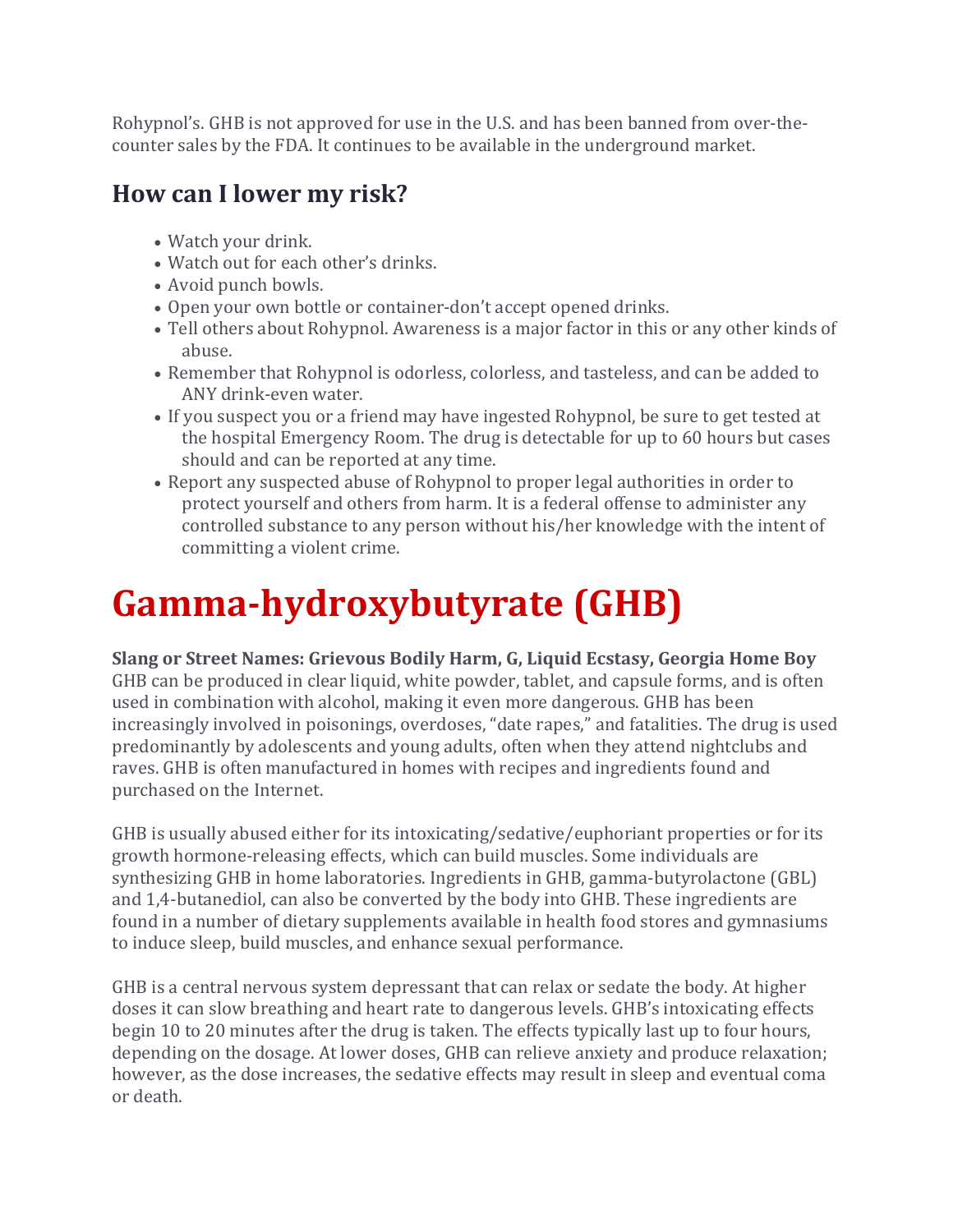GHB overdose can occur rather quickly, and the signs are similar to those of other sedatives: drowsiness, nausea, vomiting, headache, loss of consciousness, loss of reflexes, impaired breathing, and ultimately death.

GHB is cleared from the body relatively quickly, so it is sometimes difficult to detect in emergency rooms and other treatment facilities.

\*Cities in which GHB use has been reported include Detroit, Phoenix, Honolulu, Miami, New York, Atlanta, Minneapolis/St. Paul, Dallas, Seattle, San Francisco, San Diego, New Orleans, Newark, Los Angeles, Baltimore, Boston, and Denver.

### **Ketamine**

#### **Slang or Street Names: Special K, K, Vitamin K, Cat Valiums**

Ketamine is an injectable anesthetic that has been approved for both human and animal use in medical settings since 1970. About 90 percent of the ketamine legally sold today is intended for veterinary use.

Ketamine abuse gained popularity in the 1980s, when it was realized that large doses cause reactions similar to those associated with use of phencyclidine (PCP), such as dream-like states and hallucinations.

Ketamine is produced in liquid form or as a white powder that is often snorted or smoked with marijuana or tobacco products. In some cities (Boston, New Orleans, and Minneapolis/St. Paul, for example), ketamine is reportedly being injected intramuscularly.

At higher doses, ketamine can cause delirium, amnesia, impaired motor function, high blood pressure, depression, and potentially fatal respiratory problems. Low-dose intoxication from ketamine results in impaired attention, learning ability, and memory.

\*Cities in which Ketamine use has been reported include Seattle, Miami, New York, Chicago, Minneapolis/St. Paul, Newark, Boston, Detroit, New Orleans, and San Diego.

# **Methamphetamine**

#### **Slang or Street Names: Speed, Ice, Chalk, Meth, Crystal, Crank, Fire, Glass**

Methamphetamine is a toxic, addictive stimulant that affects many areas of the central nervous system. The drug is often made in clandestine laboratories from relatively inexpensive over-the-counter ingredients. It is being used by diverse groups in many regions of the country, including young adults who attend raves.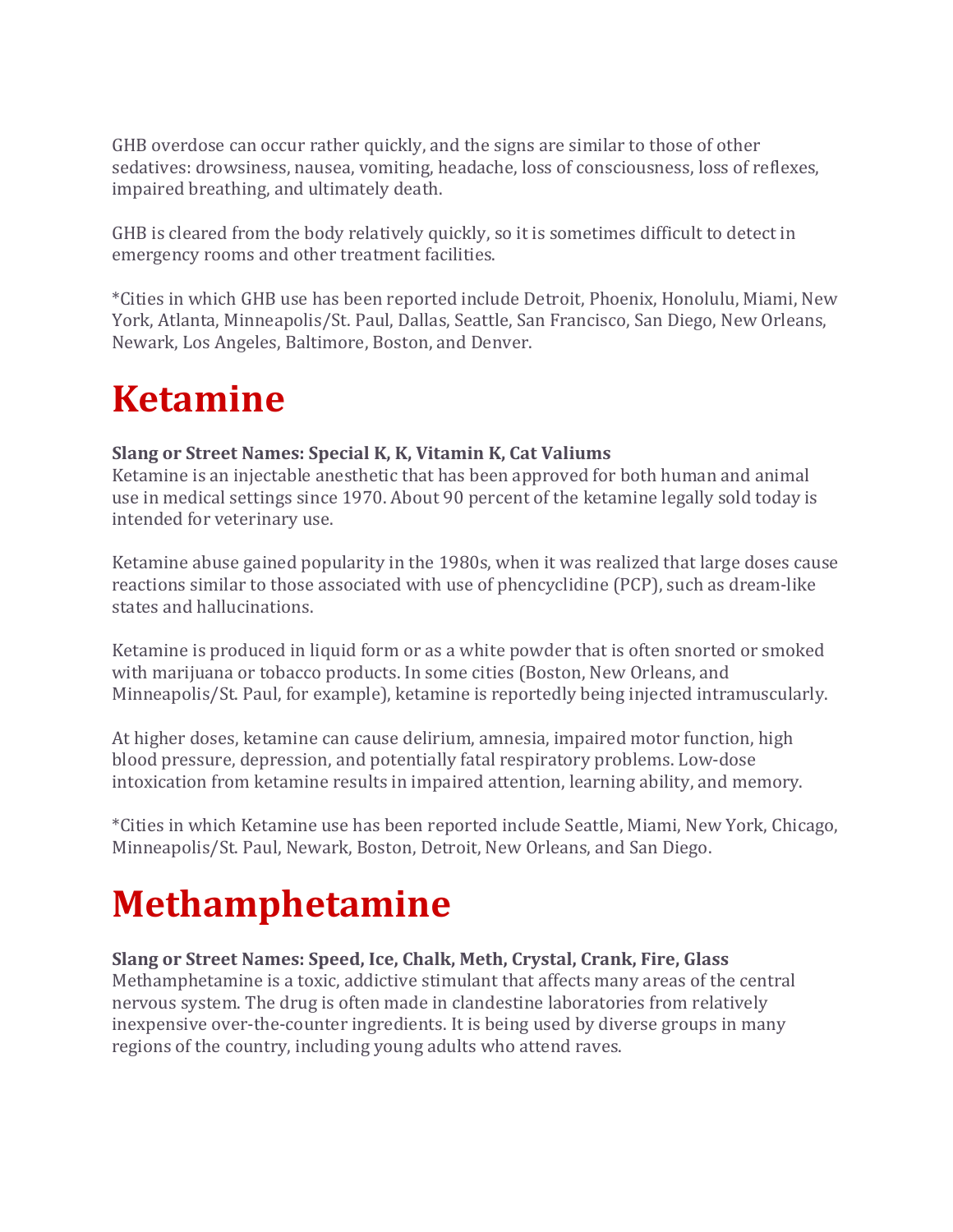Available in many forms, methamphetamine can be smoked, snorted, injected, or orally ingested. Methamphetamine is a white, odorless, bitter-tasting crystalline powder that easily dissolves in beverages.

Methamphetamine is not sold in the same way as many other illicit drugs; it is typically sold through networks, not on the street. Methamphetamine use is associated with serious health consequences, including memory loss, aggression, violence, psychotic behavior, and potential cardiac and neurological damage.

Methamphetamine abusers typically display signs of agitation, excited speech, decreased appetite, and increased physical activity levels. Methamphetamine is neurotoxic. Methamphetamine abusers may have significant reductions in dopamine transporters.

Methamphetamine use can contribute to higher rates of transmission of infectious diseases, especially hepatitis and HIV/AIDS.

\*Cities in which Methamphetamine use has been reported include San Diego, San Francisco, Phoenix, Atlanta, St. Louis, Denver, Dallas, Honolulu, Los Angeles, Minneapolis/St. Paul, Philadelphia, Seattle, and many rural regions of the country.

# **Lysergic Acid Diethylamide (LSD)**

#### **Slang or Street Names: Acid, Boomers, Yellow Sunshine**

LSD is a hallucinogen. It induces abnormalities in sensory perceptions. The effects of LSD are unpredictable depending on the amount taken, on the surroundings in which the drug is used, and on the user's personality, mood, and expectations.

LSD is typically taken by mouth. It is sold in tablet, capsule, and liquid forms as well as in pieces of blotter paper that have absorbed the drug. Typically, an LSD user feels the effects of the drug 30 to 90 minutes after taking it. The physical effects include dilated pupils, higher body temperature, increased heart rate and blood pressure, sweating, loss of appetite, sleeplessness, dry mouth, and tremors. LSD users report numbness, weakness, or trembling, and nausea is common.

There are two long-term disorders associated with LSD, persistent psychosis and hallucinogen persisting perception disorder (which used to be called "flashbacks").

### **More Information**

[Fact Sheet on Stimulants](https://police.richmond.edu/common/pdf/fact-sheet-stimulant.pdf)

**URPD:** (804)-289-8715